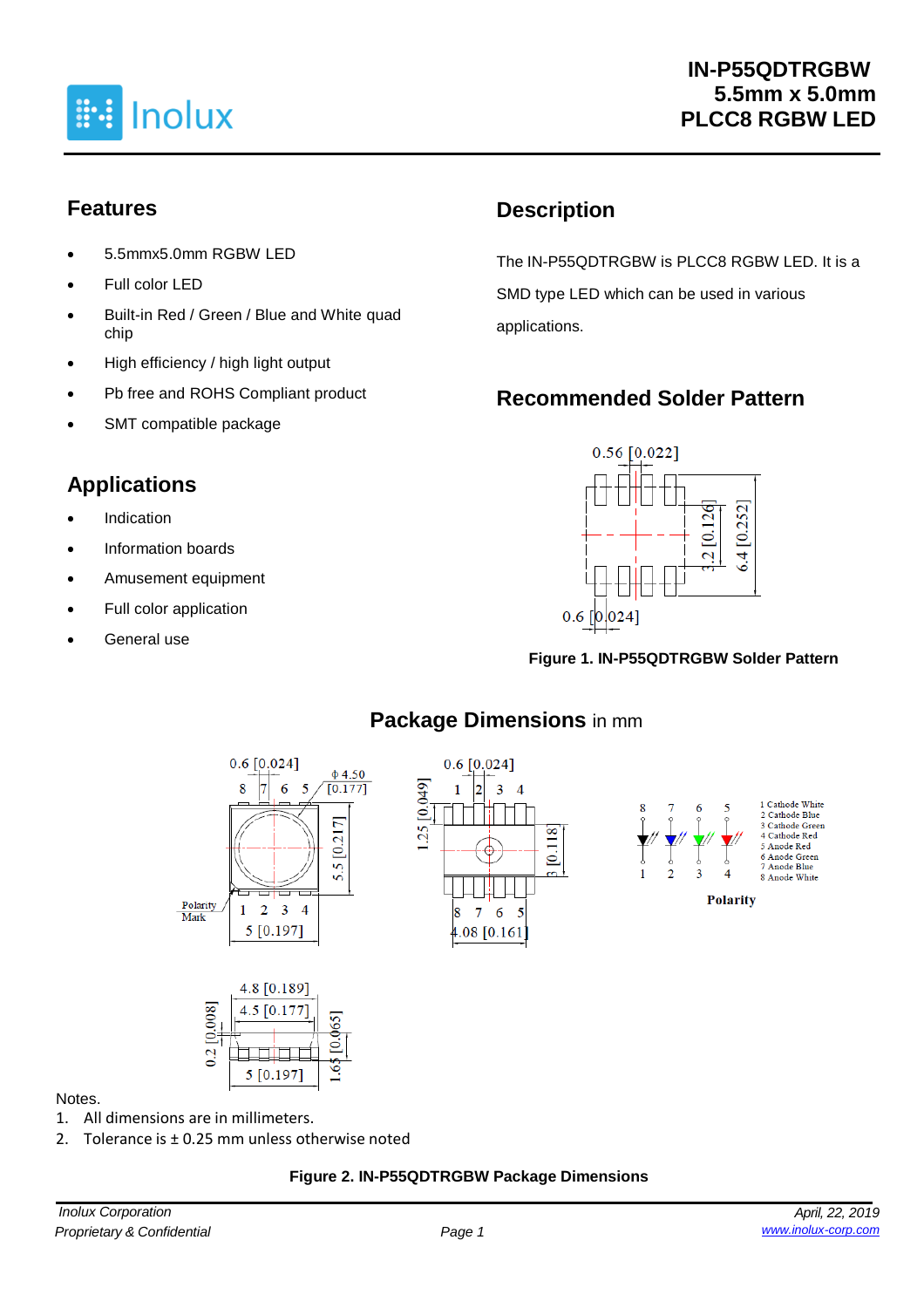

### **Absolute Maximum Rating at Ta=25<sup>o</sup>C**

|                                    |                       |                                    |                | Max.        |       |               |
|------------------------------------|-----------------------|------------------------------------|----------------|-------------|-------|---------------|
| <b>Parameter</b>                   | Symbol                | Red                                | Green          | <b>Blue</b> | White | Unit          |
| <b>Average Forward Current</b>     | IF                    |                                    |                | 30          |       | mA            |
| <b>Peak Forward Current</b>        | I peak                |                                    | mA             |             |       |               |
| Reverse Voltage                    | VR.                   | Not designed for reverse operation | $\blacksquare$ |             |       |               |
| Power Dissipation                  | <b>P</b> <sub>D</sub> | 52                                 | 72             | 72          | 108   | mW            |
| <b>Operating Temperature Range</b> | T OPR                 | $-40 - 80$                         |                |             |       | $^{\circ}$ C  |
| Storage Temperature Range          | T STO                 | $-40 - 85$                         |                |             |       | $\mathcal{C}$ |
| Lead Soldering Condition (Reflow)  | T SOL                 | Below 260°C, Max. 5 seconds        |                |             |       |               |

#### **Notes**

1. D=0.01s duty 1/10.

#### **ESD Precaution**

ATTENTION: Electrostatic Discharge (ESD) protection



The symbol above denotes that ESD precaution is needed. ESD protection for GaP and AlGaAs based chips is necessary even though they are relatively safe in the presence of low static-electric discharge. Parts built with AlInGaP, GaN, or/and InGaN based chips are STATIC SENSITIVE devices. ESD precaution must be taken during design and assembly.

If manual work or processing is needed, please ensure the device is adequately protected from ESD during the process.

Please be advised that normal static precautions should be taken in the handling and assembly of this device to prevent damage or degradation which may be induced by electrostatic discharge (ESD).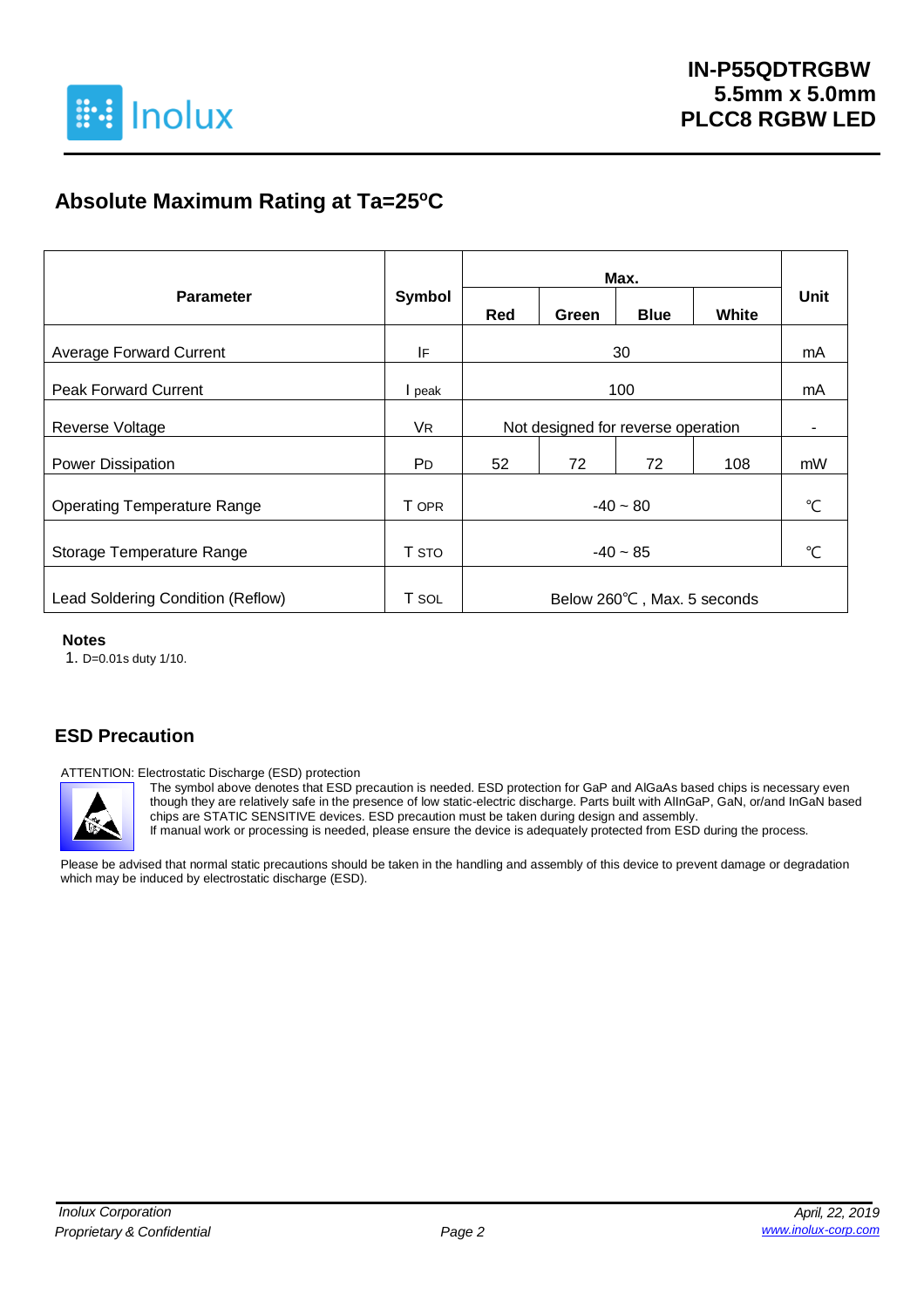

## **Electrical Characteristics at Ta=25oC**

| Product       | Emission    |           | $V_F(V)$ |     | $\lambda d(nm)$  | Viewing<br>Angle<br>(°) | Luminous<br>Intensity<br>$I_V$ (mcd) | Luminous<br><b>Flux</b><br>$I_{\vee}$ (Im) |
|---------------|-------------|-----------|----------|-----|------------------|-------------------------|--------------------------------------|--------------------------------------------|
|               | Color       | $I_F(mA)$ | typ.     | max | typ.             | $2\theta$ 1/2           | typ.                                 | Typ.                                       |
|               | Red         | 20        | 2.0      | 2.6 | 624              | 120                     | 500                                  |                                            |
|               | Green       | 20        | 3.2      | 3.6 | 525              | 120                     | 2200                                 |                                            |
| IN-P55QDTRGBW | <b>Blue</b> | 20        | 3.2      | 3.6 | 470              | 120                     | 450                                  |                                            |
|               | White       | 30        | 3.2      | 3.6 | <b>CCT=6500K</b> | 120                     | ۰                                    | 10                                         |

# **Notes**<br>1. Perfo

1. Performance guaranteed only under conditions listed in above tables.

2. Viewing angle(2θ1/2) ±10°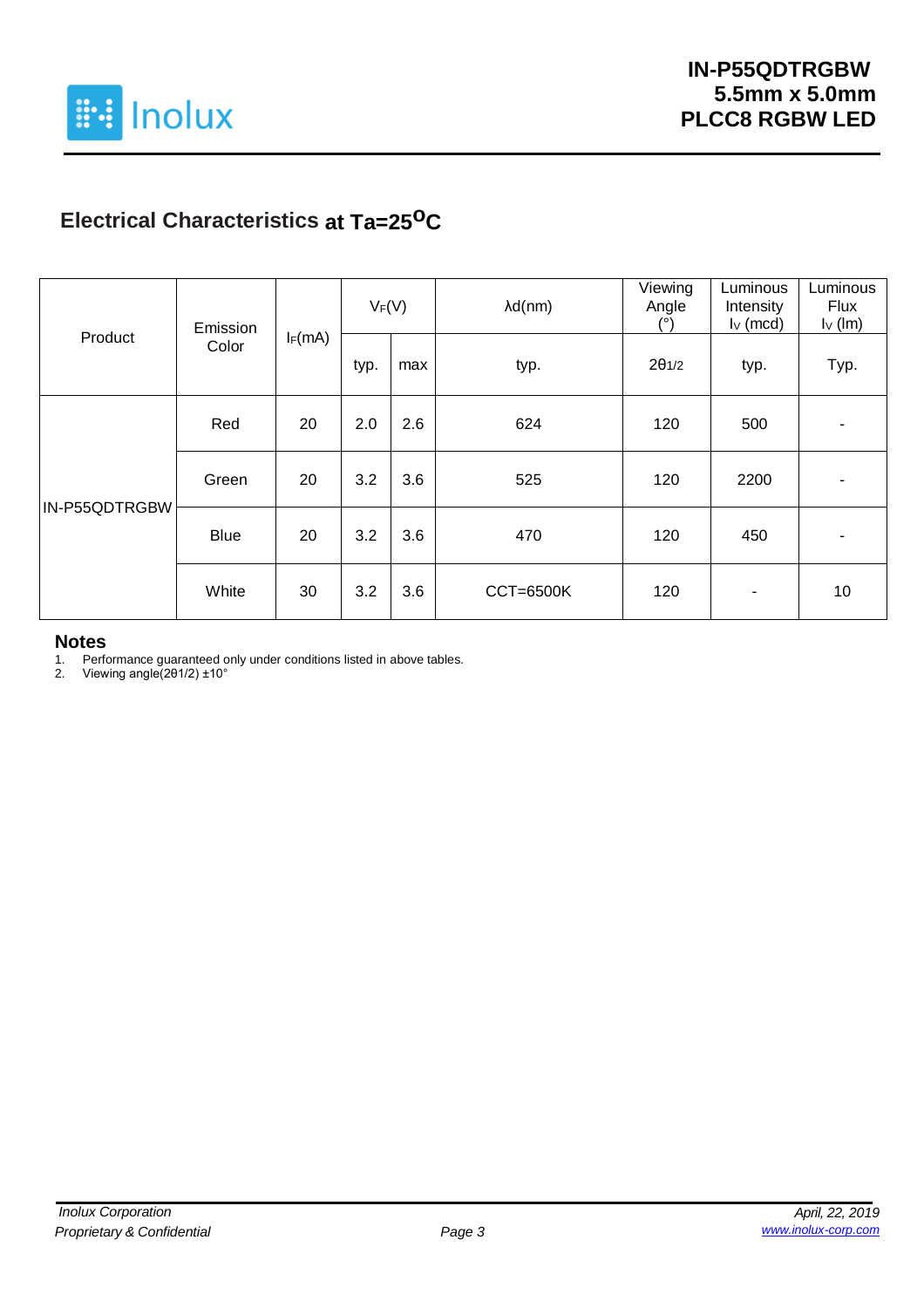

## **Chromaticity Bin (for White only)**

|                 | ٠      |        |       |       |                |                |                 |                 |
|-----------------|--------|--------|-------|-------|----------------|----------------|-----------------|-----------------|
| <b>Bin Code</b> | Left x | Left y | Top x | Top y | <b>Right x</b> | <b>Right</b> y | <b>Bottom x</b> | <b>Bottom</b> y |
| $E1-1$          | 0.305  | 0.324  | 0.313 | 0.331 | 0.312          | 0.341          | 0.303           | 0.333           |
| $E2-1$          | 0.306  | 0.316  | 0.314 | 0.323 | 0.313          | 0.331          | 0.305           | 0.324           |
| $E3-1$          | 0.308  | 0.307  | 0.315 | 0.313 | 0.314          | 0.323          | 0.306           | 0.316           |
| $E4-1$          | 0.310  | 0.298  | 0.316 | 0.304 | 0.315          | 0.313          | 0.308           | 0.307           |
| $E1-2$          | 0.313  | 0.331  | 0.323 | 0.340 | 0.323          | 0.349          | 0.312           | 0.341           |
| $E2-2$          | 0.314  | 0.323  | 0.323 | 0.330 | 0.323          | 0.340          | 0.313           | 0.331           |
| $E3-2$          | 0.315  | 0.313  | 0.323 | 0.321 | 0.323          | 0.330          | 0.314           | 0.323           |
| $E4-2$          | 0.316  | 0.304  | 0.323 | 0.311 | 0.323          | 0.321          | 0.315           | 0.313           |
| $F1-1$          | 0.323  | 0.340  | 0.330 | 0.347 | 0.330          | 0.357          | 0.323           | 0.349           |
| $F2-1$          | 0.323  | 0.330  | 0.330 | 0.337 | 0.330          | 0.347          | 0.323           | 0.340           |
| $F3-1$          | 0.323  | 0.321  | 0.330 | 0.327 | 0.330          | 0.337          | 0.323           | 0.330           |
| $F4-1$          | 0.323  | 0.311  | 0.330 | 0.317 | 0.330          | 0.327          | 0.323           | 0.321           |
| $F1-2$          | 0.330  | 0.347  | 0.337 | 0.354 | 0.338          | 0.365          | 0.330           | 0.357           |
| $F2-2$          | 0.330  | 0.337  | 0.337 | 0.343 | 0.337          | 0.354          | 0.330           | 0.347           |
| $F3-2$          | 0.330  | 0.327  | 0.337 | 0.333 | 0.337          | 0.343          | 0.330           | 0.337           |
| $F4-2$          | 0.330  | 0.317  | 0.337 | 0.322 | 0.337          | 0.333          | 0.330           | 0.327           |
| $F1-3$          | 0.337  | 0.354  | 0.346 | 0.362 | 0.347          | 0.373          | 0.338           | 0.365           |
| $F2-3$          | 0.337  | 0.343  | 0.345 | 0.351 | 0.346          | 0.362          | 0.337           | 0.354           |
| $F3-3$          | 0.337  | 0.333  | 0.344 | 0.340 | 0.345          | 0.351          | 0.337           | 0.343           |
| $F4-3$          | 0.337  | 0.322  | 0.343 | 0.328 | 0.344          | 0.340          | 0.337           | 0.333           |

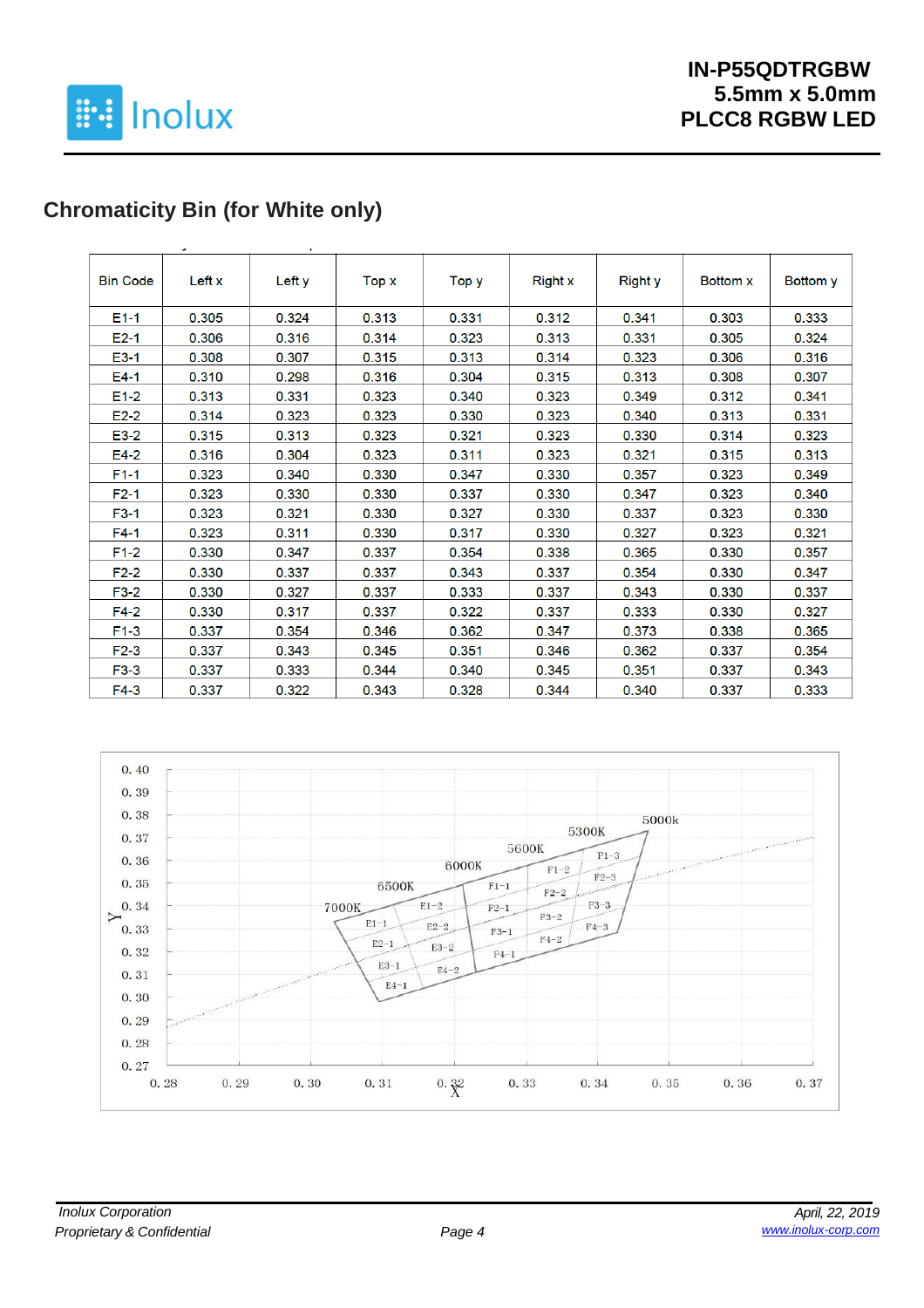

### **Typical Characteristic Curves**









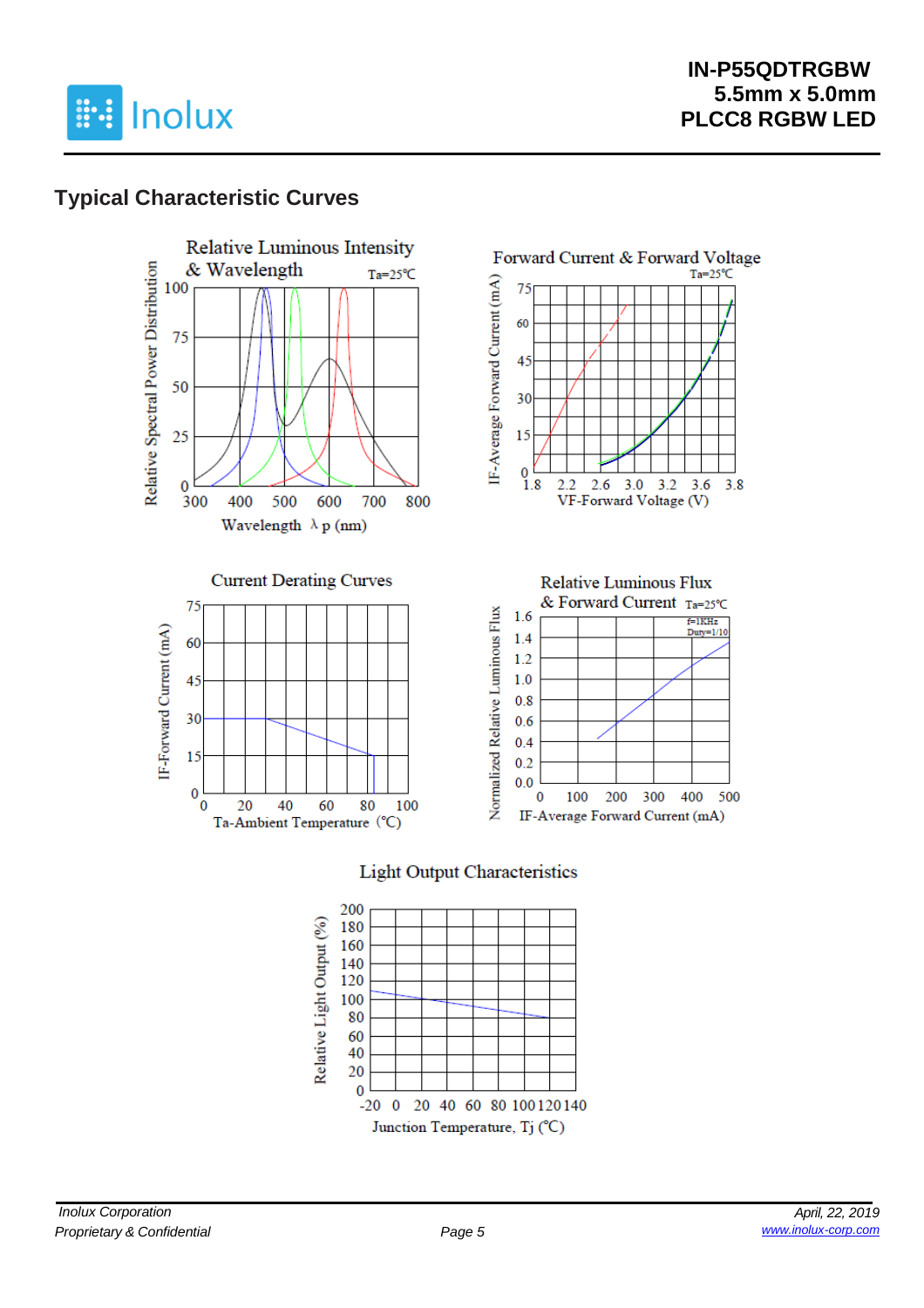

## **Typical Characteristic Curves – Radiation Pattern**



## **Ordering Information**

| Product       | <b>Emission Color</b> | <b>Test Current</b><br>$I_F$ (mA) | Luminous<br>Intensity<br>$I_V$ (mcd)<br>(Typ.) | Luminous<br><b>Flux</b><br>$I_V$ (lm)<br>(Typ.) | Forward<br>Voltage<br>$V_F(V)$<br>(Typ.) | Orderable<br>Part Number |
|---------------|-----------------------|-----------------------------------|------------------------------------------------|-------------------------------------------------|------------------------------------------|--------------------------|
|               | Red                   | 20                                | 500                                            |                                                 | 2.0                                      |                          |
|               | Green                 | 20                                | 2200                                           |                                                 | 3.2                                      |                          |
| IN-P55QDTRGBW | <b>Blue</b>           | 20                                | 450                                            |                                                 | 3.2                                      | IN-P55QDTRGBW            |
|               | White                 | 30                                |                                                | 10                                              | 3.2                                      |                          |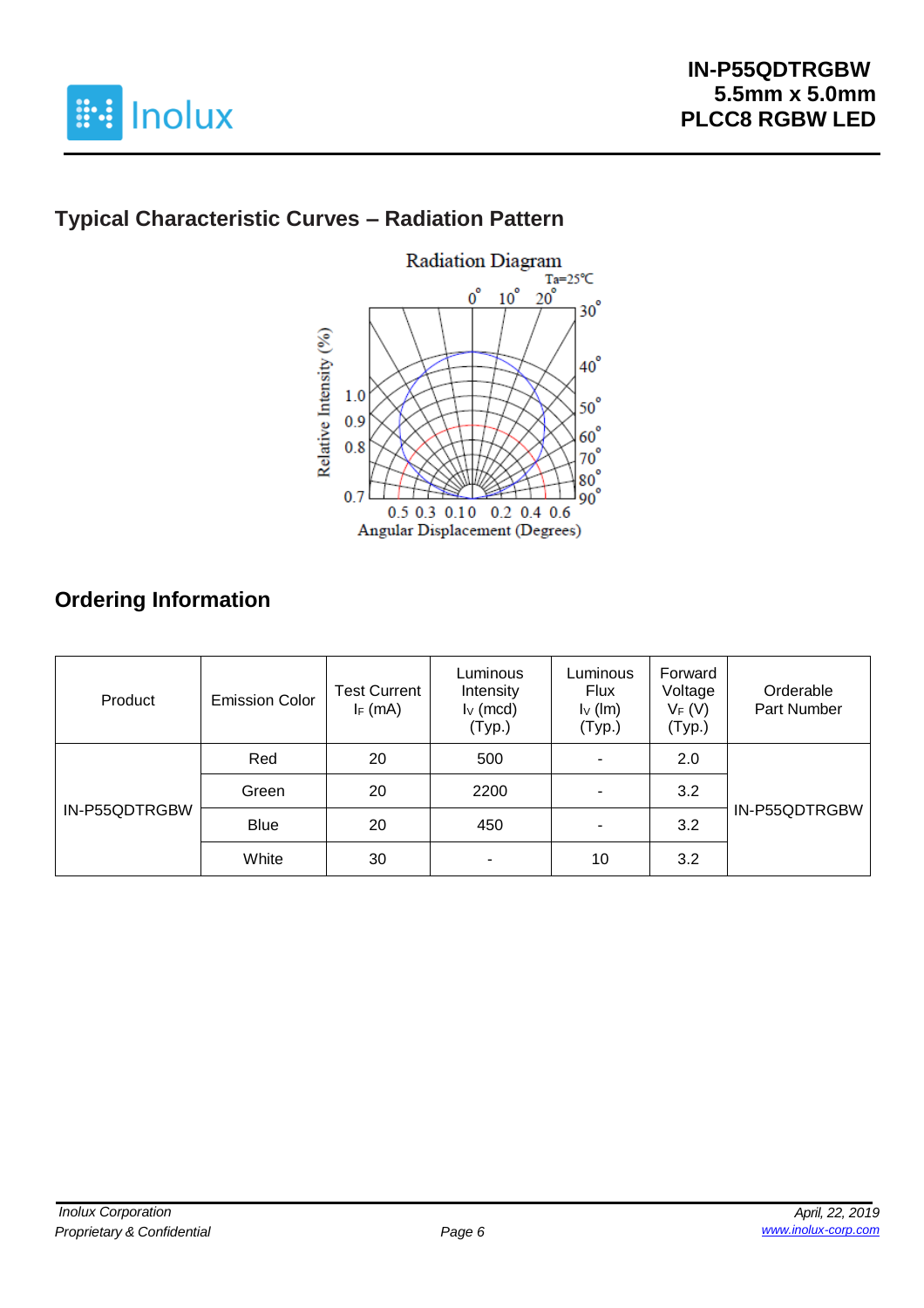

### **Label Specifications**



## **Inolux P/N:**

|               | N | P        | 5 | 5       | QD                                       | T                  |                     |                      | R | G     | B                                              | W |                         | $\overline{\phantom{a}}$ | X | X | $X$ $X$ |  |  |  |  |  |  |  |  |  |  |           |  |  |                         |  |
|---------------|---|----------|---|---------|------------------------------------------|--------------------|---------------------|----------------------|---|-------|------------------------------------------------|---|-------------------------|--------------------------|---|---|---------|--|--|--|--|--|--|--|--|--|--|-----------|--|--|-------------------------|--|
|               |   | Material |   | Package | Variation                                | Orientation        | Current             | Lens                 |   | Color |                                                |   |                         |                          |   |   |         |  |  |  |  |  |  |  |  |  |  | Chip Type |  |  | Customized<br>Stamp-off |  |
| Inolux<br>SMD |   | PLCC - P |   |         | $55QD =$<br>5.5x5.0x1.65mm<br>PLCC8 RGBW | $T = Top$<br>Mount | (Blank)<br>$= 20mA$ | (Blank)<br>$=$ clear |   |       | R=630nm<br>$G=525nm$<br>$B = 453nm$<br>W=White |   | $(blank) =$<br>Standard |                          |   |   |         |  |  |  |  |  |  |  |  |  |  |           |  |  |                         |  |

#### **Lot No.:**

| _        |                     |  |       | ົ<br>∪⊥ | 24     | 001 |
|----------|---------------------|--|-------|---------|--------|-----|
| Internal | Year (2017, 2018, ) |  | Month | Date    | Serial |     |
| Tracker  |                     |  |       |         |        |     |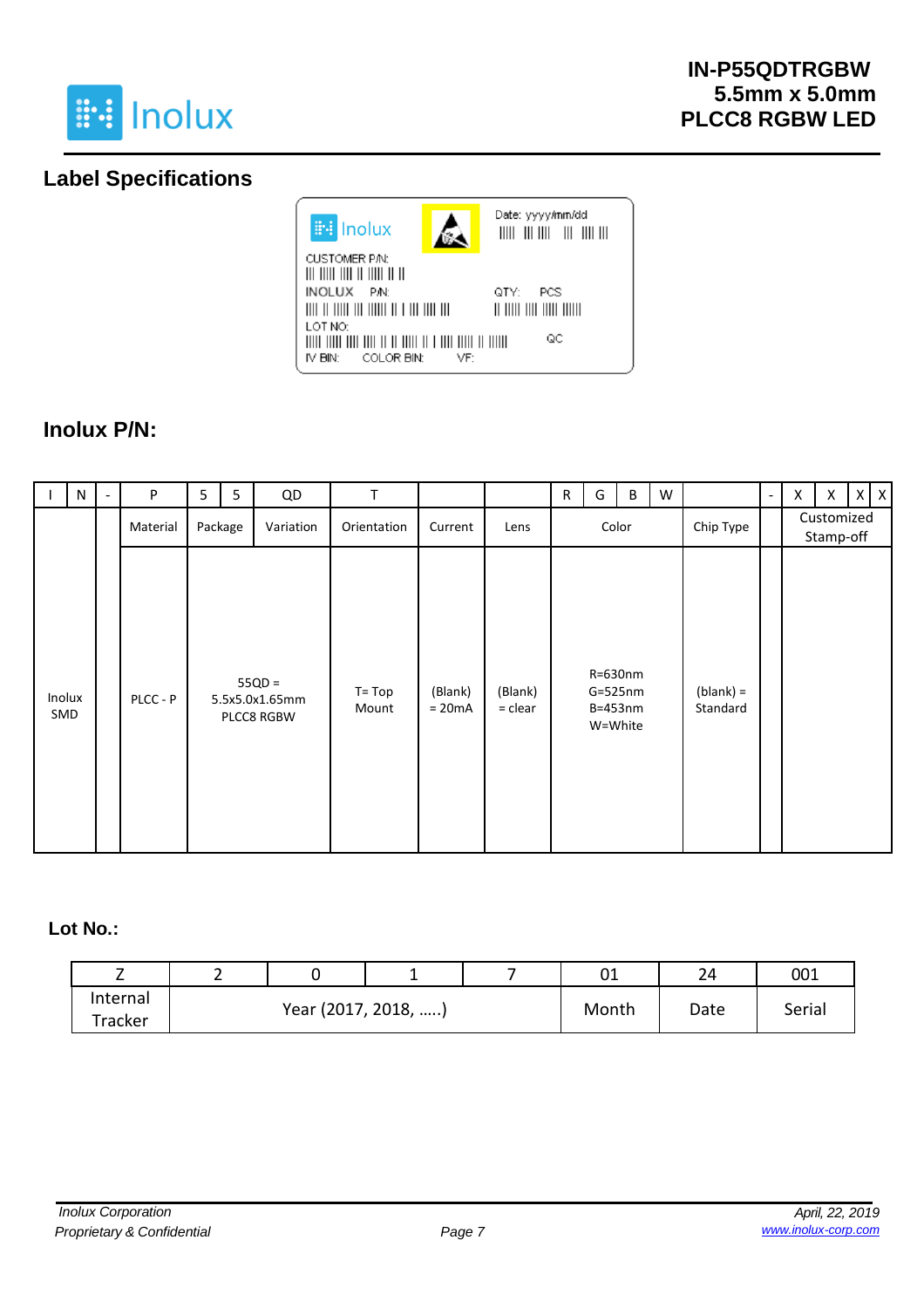

### **Packaging Information: 1000pcs Per Reel**

### Tape Dimension



### Reel Dimensions

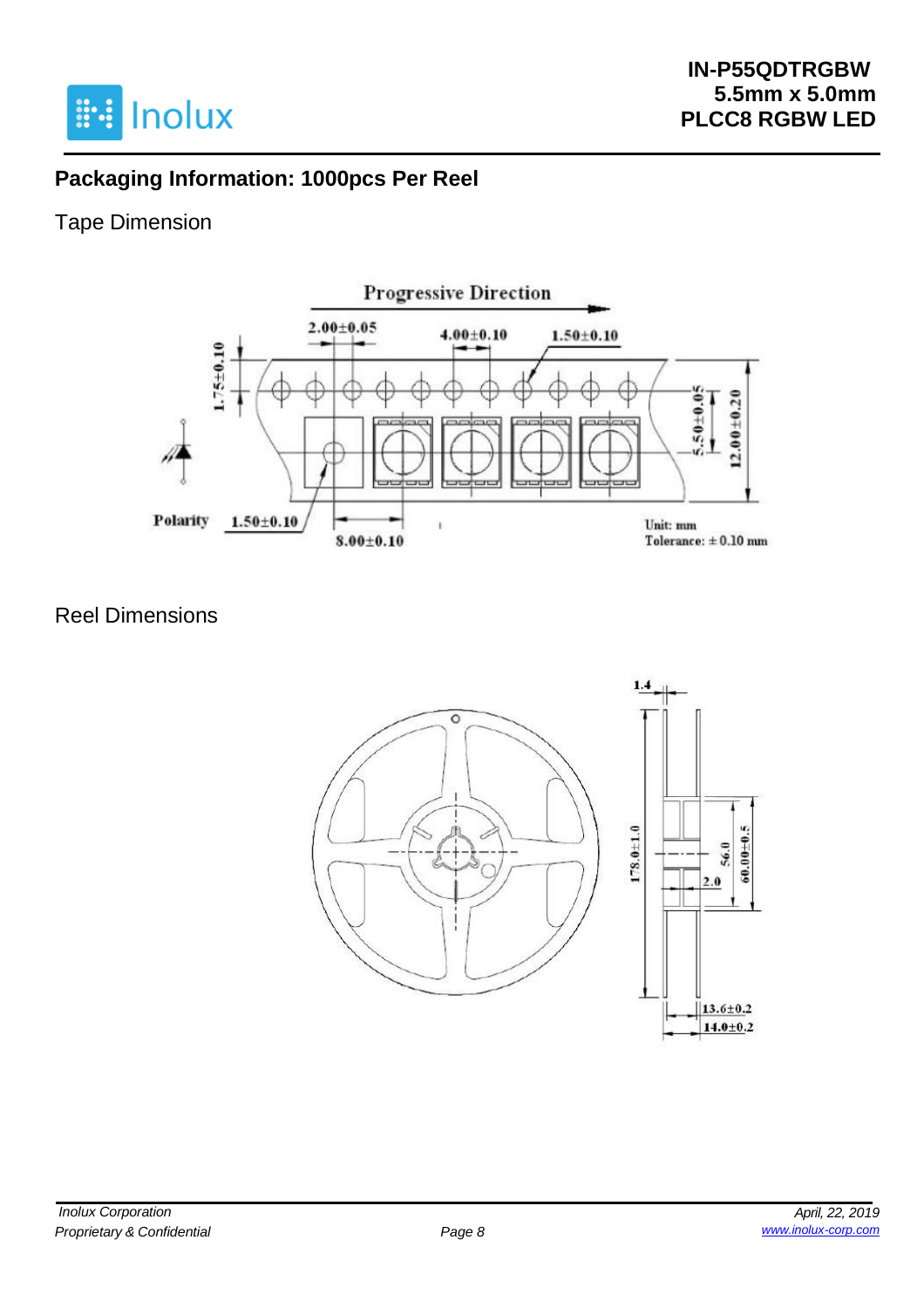

## Packing Dimension



5 boxes per carton are available depending on shipment quantity.

|              | ISpecification       | Material                         | lQuantitv        |
|--------------|----------------------|----------------------------------|------------------|
| Carrier tape | Per EIA 481-1A specs | Conductive black tape            | 1000 pcs         |
| Reel         | Per EIA 481-1A specs | Conductive black                 |                  |
| Label        | <b>IN standard</b>   | Paper                            |                  |
| Packing bag  | 220x240mm            | Aluminum laminated bag/no-zipper | One reel per bag |
| Carton       | IN standard          | Paper                            | Non-specified    |

Others:

Each immediate box consists of 5 reels. The 5 reels may not necessarily have the same lot number or the same bin combinations of Iv,  $\lambda_D$  and Vf. Each reel has a label identifying its specification; the immediate box consists of a product label as well.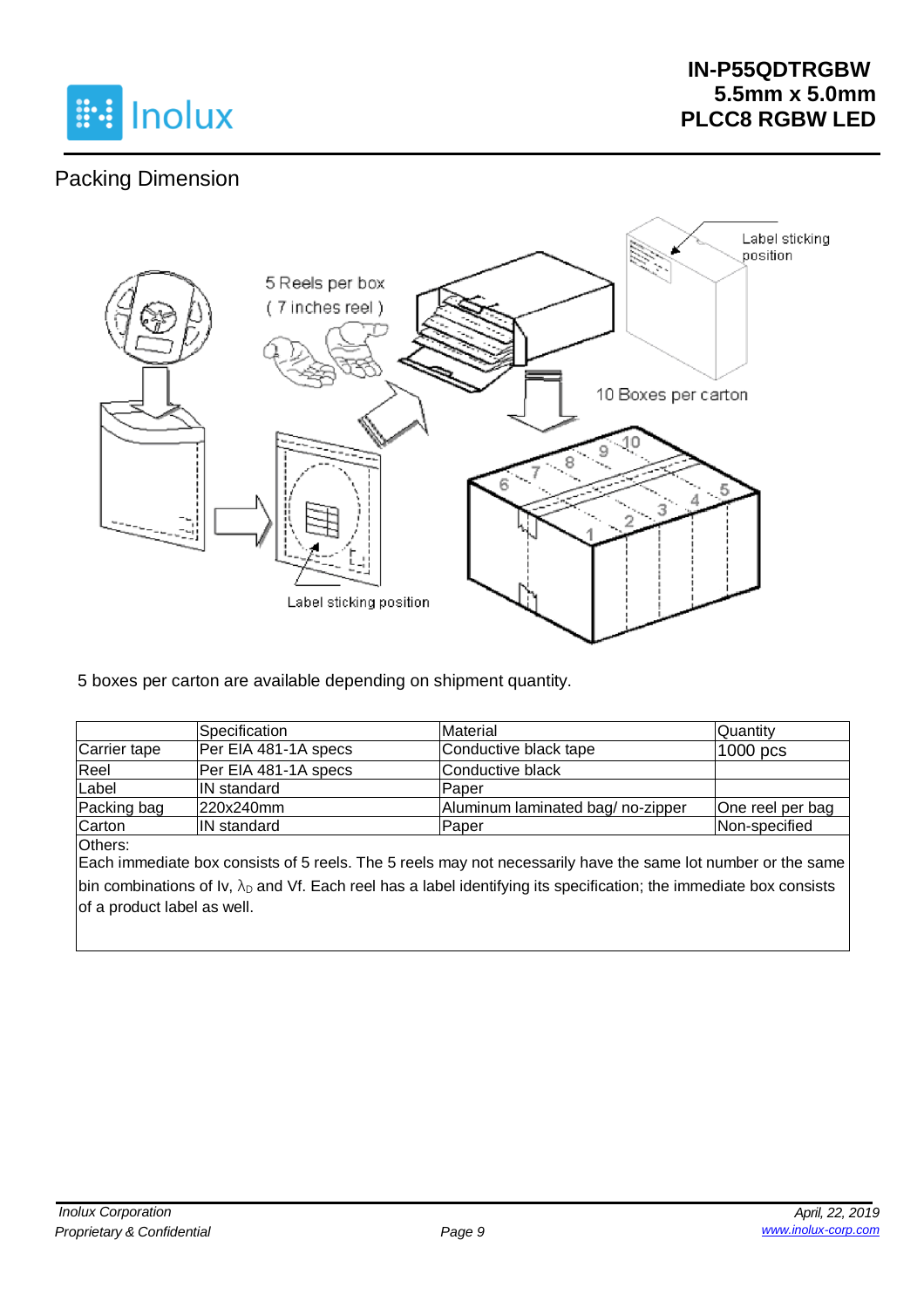

### **Dry Pack**

All SMD optical devices are **MOISTURE SENSITIVE**. Avoid exposure to moisture at all times during transportation or storage. Every reel is packaged in a moisture protected anti-static bag. Each bag is properly sealed prior to shipment.

Upon request, a humidity indicator will be included in the moisture protected anti-static bag prior to shipment.

The packaging sequence is as follows:



### **Reflow Soldering**

- Recommended tin glue specifications: melting temperature in the range of 178~192 <sup>o</sup>C
- The recommended reflow soldering profile is as follows (temperatures indicated are as measured on the surface of the LED resin):



Lead-free Solder Profile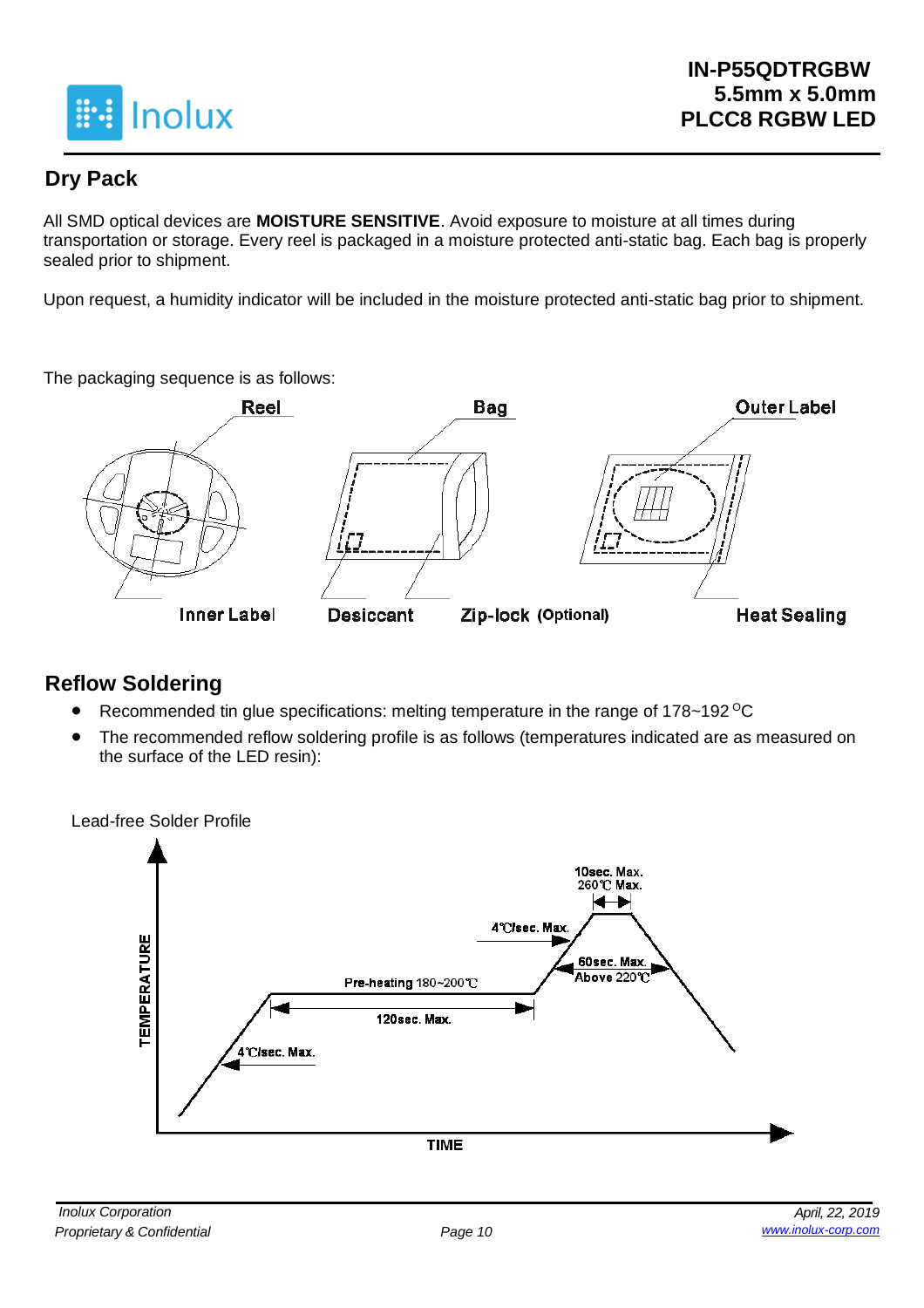

### **Precautions**

- Avoid exposure to moisture at all times during transportation or storage.
- Anti-Static precaution must be taken when handling GaN, InGaN, and AlInGaP products.
- It is suggested to connect the unit with a current limiting resistor of the proper size. Avoid applying a reverse voltage.
- Avoid operation beyond the limits as specified by the absolute maximum ratings.
- Avoid direct contact with the surface through which the LED emits light.
- If possible, assemble the unit in a clean room or dust-free environment.

### **Reworking**

- Rework should be completed within 5 seconds under 260 °C.
- The iron tip must not come in contact with the copper foil.
- Twin-head type is preferred.

### **Cleaning**

Following are cleaning procedures after soldering:

- An alcohol-based solvent such as isopropyl alcohol (IPA) is recommended.
- Temperature x Time should be  $50^{\circ}$ C x 30sec. or  $\lt 30^{\circ}$ C x 3min
- Ultra sonic cleaning: < 15W/ bath; bath volume ≤ 1liter
- Curing:  $100^{\circ}$ C max, <3min

### **Cautions of Pick and Place**

- Avoid stress on the resin at elevated temperature.
- Avoid rubbing or scraping the resin by any object.
- Electro-static may cause damage to the component. Please ensure that the equipment is properly grounded. Use of an ionizer fan is recommended.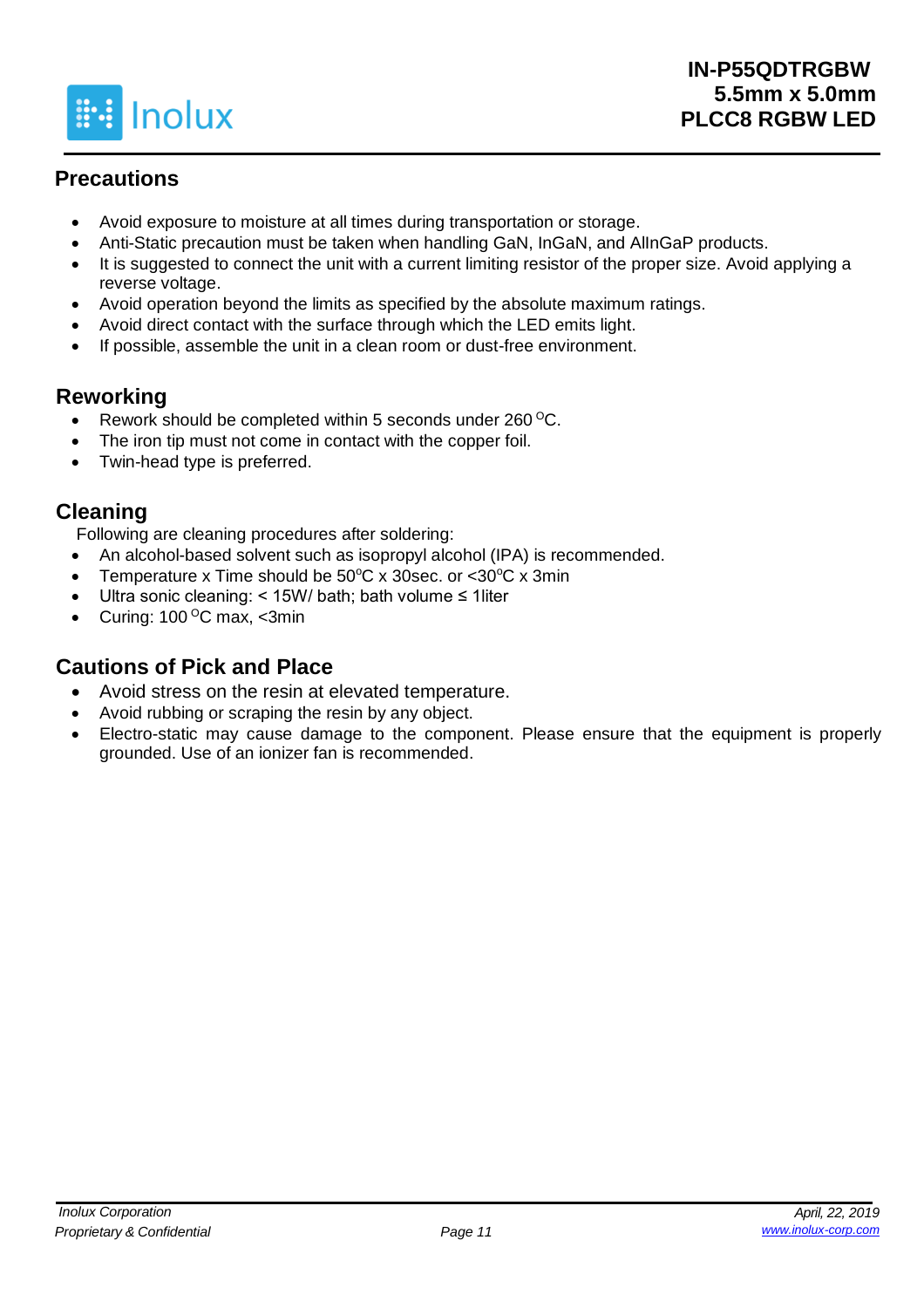

## **Reliability**

| Item                | Frequency/ lots/ samples/  | <b>Standards</b>    | Conditions                                 |
|---------------------|----------------------------|---------------------|--------------------------------------------|
|                     | failures                   | Reference           |                                            |
|                     | For all reliability        | J-STD-020           | 1.) Baking at 85°C for 24hrs               |
| Precondition        | monitoring tests according |                     | 2.) Moisture storage at 85°C/60% R.H. for  |
|                     | to JEDEC Level 2           |                     | 168hrs                                     |
|                     | 1Q/ 1/ 22/ 0               | JESD22-B102-B       | Accelerated aging 155°C/24hrs              |
| Solderability       |                            | <b>And CNS-5068</b> | Tinning speed: 2.5+0.5cm/s                 |
|                     |                            |                     | Tinning: A: 215°C/ 3+1s or B: 260°C/ 10+1s |
|                     |                            | <b>CNS-5067</b>     | Dipping soldering terminal only            |
| Resistance to       |                            |                     | Soldering bath temperature                 |
| soldering heat      |                            |                     | A: 260+/-5°C; 10+/-1s                      |
|                     |                            |                     | B: 350+/-10°C; 3+/-0.5s                    |
|                     | 1Q/ 1/ 40/ 0               | CNS-11829           | 1.) Precondition: 85°C baking for 24hrs    |
| Operating life test |                            |                     | 85°C/60%R.H. for 168hrs                    |
|                     |                            |                     | 2.) Tamb25°C; IF=20mA; duration 1000hrs    |
| High humidity,      | 1Q/1/45/0                  | <b>JESD-A101-B</b>  | Tamb: 85°C                                 |
| high temperature    |                            |                     | Humidity: 85% R.H., IF=5mA                 |
| bias                |                            |                     | Duration: 1000hrs                          |
|                     | 1Q/ 1/ 20                  | IN specs.           | Tamb: 55°C                                 |
| High temperature    |                            |                     | $IF = 20mA$                                |
| bias                |                            |                     | Duration: 1000hrs                          |
|                     | 1Q/ 1/ 40/ 0               |                     | Tamb25°C, If=20mA,, Ip=100mA, Duty         |
| Pulse life test     |                            |                     | cycle=0.125 (tp=125 $\mu$ s, T=1sec)       |
|                     |                            |                     | Duration 500hrs)                           |
|                     | 1Q/ 1/ 76/ 0               | JESD-A104-A         | A cycle: -40 degree C 15min; +85 degree C  |
|                     |                            | IEC 68-2-14, Nb     | 15 <sub>min</sub>                          |
| Temperature         |                            |                     | Thermal steady within 5 min                |
| cycle               |                            |                     | 300 cycles                                 |
|                     |                            |                     | 2 chamber/ Air-to-air type                 |
| High humidity       | 1Q/ 1/ 40/ 0               | <b>CNS-6117</b>     | 60+3°C                                     |
| storage test        |                            |                     | 90+5/-10% R.H. for 500hrs                  |
| High temperature    | 1Q/ 1/ 40/ 0               | <b>CNS-554</b>      | 100+10°C for 500hrs                        |
| storage test        |                            |                     |                                            |
| Low temperature     | 1Q/ 1/ 40/ 0               | CNS-6118            | -40+5°C for 500hrs                         |
| storage test        |                            |                     |                                            |